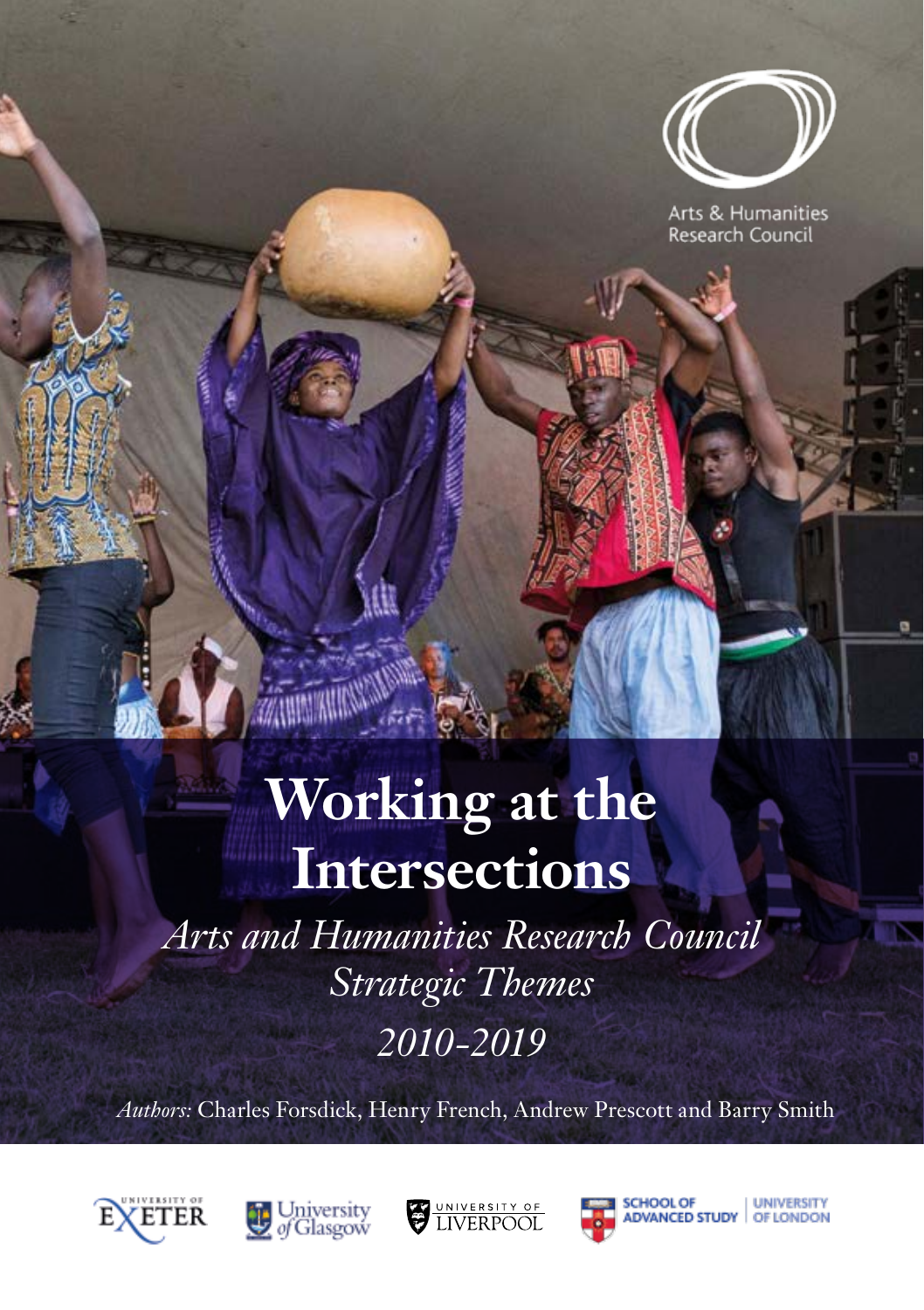Photo credit: Karen Gordon

### **Contents**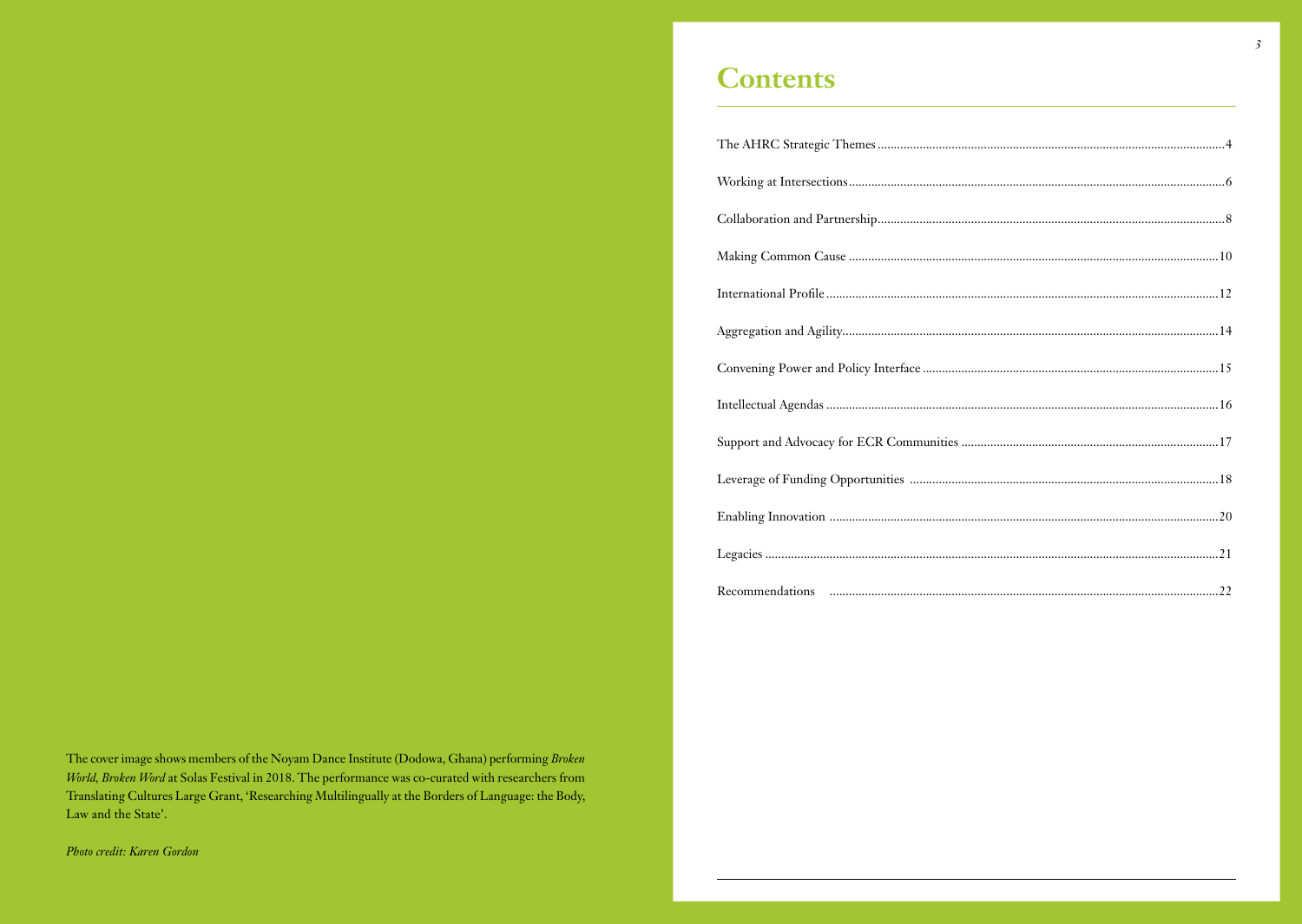### <span id="page-2-0"></span>**The AHRC Strategic Themes**

In 2009, the Arts and Humanities Research Council (AHRC) undertook a 'Future Directions' consultation with its researchers, clients and users from across the sector. Among the resulting initiatives was the creation of four strategic research themes to receive funding in the planning cycle to 2018.

The subjects of the themes were identified from responses to the consultation:

- **• Translating Cultures**
- **• Science in Culture**
- **• Digital Transformations**
- **• Care for the Future**

The AHRC strategic themes represent a compromise between the highly directed research characteristic of a formal programme and a responsive mode. Themes encourage researchers to develop proposals in broad interdisciplinary areas, but the structure of the funding offers researchers intellectual and methodological flexibility within the remit of the theme.

The funding patterns of each theme followed a broadly common pattern. Each theme included three large grants (of around £2 million pounds each) which offered researchers opportunities to develop projects on a more expansive scale than had previously been possible through the AHRC. Each of these large grant projects demonstrated the potential of large-scale collaborative and interdisciplinary projects to transform the scale and impact of arts and humanities research.

Theme Advisory Groups containing researchers and stakeholders from across the sector were

established at an early stage in 2010 and were vital in defining the initial scope of the themes and advising on the development of funding opportunities.

In 2012, Theme Leadership Fellows were appointed for each of the themes. Each Theme Leadership Fellow was supported by teams including project managers and research assistants. These were:

- **• Translating Cultures:** Professor Charles Forsdick, University of Liverpool. Liverpool team: Dr Will Amos, Hannah Dutton, Dr Leila Kamali, Dr Eva Spisiakova.
- **• Science in Culture:** Professor Barry Smith, School of Advanced Study, University of London. London team: Nisha Patel, Mahi Parvin
- **• Digital Transformations:** Professor Andrew Prescott, University of Glasgow. Glasgow team: Sonia Ali, Dr Luca Guariento, Dr Diane Scott.
- **• Care for the Future:** Professor Andrew Thompson, University of Exeter (to 2020); Exeter team, (phase 1, 2013-17) Christine Boyle; (phase 2, 2018-20) Professor Henry French; Dr Susan Leedham; Dr Catherine Cummings, Dr Poppy Cullen.

 As well as undertaking their own research, Theme Leadership Fellows worked closely with projects to enhance the connectivity and collective impact of research funded under their respective themes. Theme Leadership Fellows were able to draw wider intellectual and strategic lessons from the work of the themes. They advised the AHRC on matters relating to the development of the themes and worked with AHRC on specific projects to promote them, feeding into events such as the Digital Transformations Moot in 2012, the Cheltenham Festivals and AHRC Common Ground event in 2016.

The Theme Leadership Fellows held regular meetings together, which identified common findings across the themes and generated joint activities. The involvement in these meetings of the two Leadership Fellows from the Research Councils UK (RCUK) Connected Communities programme, Professor Keri Facer of the University of Bristol and Professor George McKay of the University of East Anglia, led to significant joint work, such as the Common Cause project to promote diversity in arts and humanities research.

The AHRC themes funded over 500 projects that promoted interdisciplinary research, forged new national and international partnerships and collaborations outside the university sector and generated many further new research partners. The theme portfolio provides a snapshot of many of the current research preoccupations in the arts and humanities.

In the latter stages of the AHRC themes, there was a strong intersection with the emergence of more challenge-oriented funding programmes in the run-up to the launch of UK Research and Innovation (UKRI). These included the RCUK Digital Economy programme, Global Challenge Research Fund (GCRF), the Tackling Antimicrobial Resistance programmes, and various initiatives relating to the environment and sustainability, the creative economy and

Artificial Intelligence. Drawing on the experience of the strategic themes, the Theme Leadership Fellows provided wide-ranging strategic and intellectual input to the development of these activities.

The AHRC has recently extended the Leadership Fellow model into other priority areas such as conflict, heritage, design and modern languages. Although these fellows are not intended to be successors to the Theme Leadership Fellows, this fellowship system has provided a valuable focus for sharing research and ensuring continuity between findings in the themes and emerging priorities for the AHRC.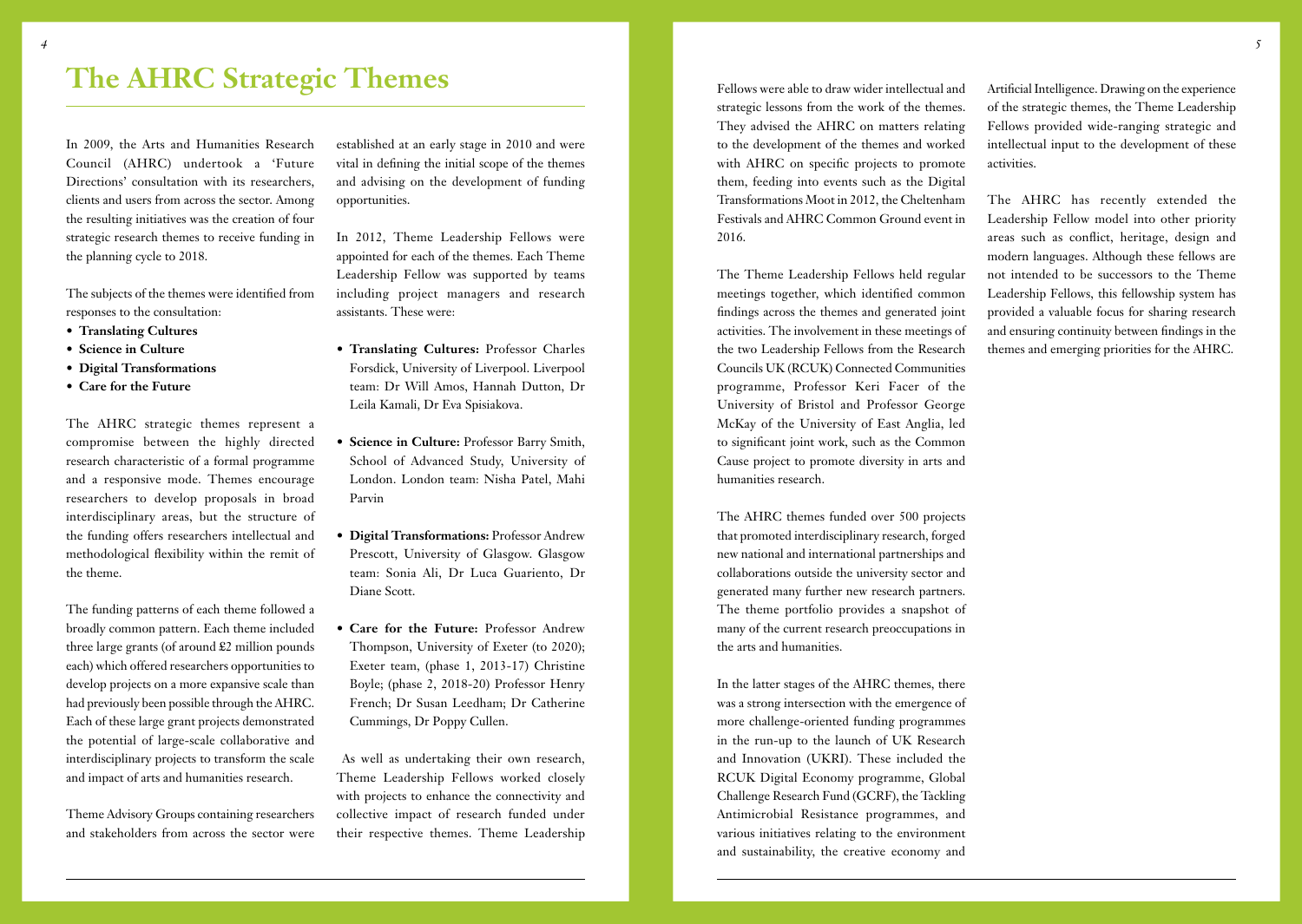#### <span id="page-3-0"></span>**Working at Intersections**

The themes were formulated in such a way as to invite researchers to think outside traditional disciplinary frameworks and propose projects that work in more participative and crosscutting ways. The interdisciplinary nature of the Theme Advisory Groups promoted such approaches and ensured that the themes were not dominated by narrow disciplinary concerns.

The themes were exceptionally successful in encouraging all those involved in the research funding process (applicants, referees, panels, advisory groups) to collaborate in developing research at the intersection of different disciplines, methodologies and practice. Many projects were funded which produced outstanding interdisciplinary research whose quality may not have been so evident to traditionally constituted panels.

The themes hosted an extraordinary spread of events from art exhibitions and orchestral concerts to live performances, art and science encounters, and film showings that generated powerful interdisciplinary and cross-cultural dialogues. Whether exploring our perceptions of criminality, considering the effects of space travel on our senses or sharing in African storytelling, the themes constantly offered challenging perspectives and insights. Such events provided a stimulus to further research collaboration and applications.

The activity conducted within the themes fused together all the various types of research within the broader AHRC portfolio and beyond: traditional humanities research; scientific research; performance; practice-based research;

digital research ranging from imaging to work with big data. Innovative methodologies were deployed such as the use of serious games, experimental tastings, crowdsourcing, experiments in a gallery setting, co-creation and exploration of the potential of new materials such as conductive ink.

The themes were major drivers in promoting the dissemination of research in innovative formats, including storytelling, performance, immersive experiences, apps, digital tools, film and art installations. The themes demonstrated the possibilities of developing new audiences and engagement with arts and humanities research through using different methods, such as co-creation and experimental formats to make research more widely available and accessible.

There was significant work in areas of social policy that has not hitherto been a significant priority of AHRC but is now, in the context of UKRI, assuming greater prominence. By developing projects in such areas as education studies, development studies, migration, humanitarianism, judicial policy and political science, the AHRC themes helped prepare for the greater prominence of policy interventions with the increasing focus on challenge-driven research.

Above all, the themes generated energetic and wide-ranging collaborations with other subject areas, including many 'long distance' connections with subjects such as space research, cosmology, biology and neuroscience, medicine, surgery and health studies, ecology and engineering. These collaborations were generated by the nature of the themes and the way in which their formulation promoted crossdisciplinary dialogue. They also reflected the way in which the agile and fluid structure of the themes, with the Theme Leadership Fellow as a focus of contact, provided a robust framework for developing interdisciplinary dialogues, knowledge-broking and knowledge-exchange.

The synergies between the different forms of interdisciplinary work in the AHRC themes raises questions about the current structures of disciplinary research. It appears that generic themes of this kind are very effective vehicles for generating interdisciplinary research, but there is still a need to promote benchmarks to measure the quality and strength of interdisciplinary research. Greater attention is being paid to this issue as evidenced by the new forms of assessment announced for main panels and subpanels in REF 2021. The way in which different disciplines were so readily accommodated within overarching themes suggests that we may need to give greater consideration to post-disciplinary trends within the arts and humanities, ways of working in teams, and cross-council collaboration. The implications of this for future structures of research funding and evaluation of funding applications have not been widely discussed.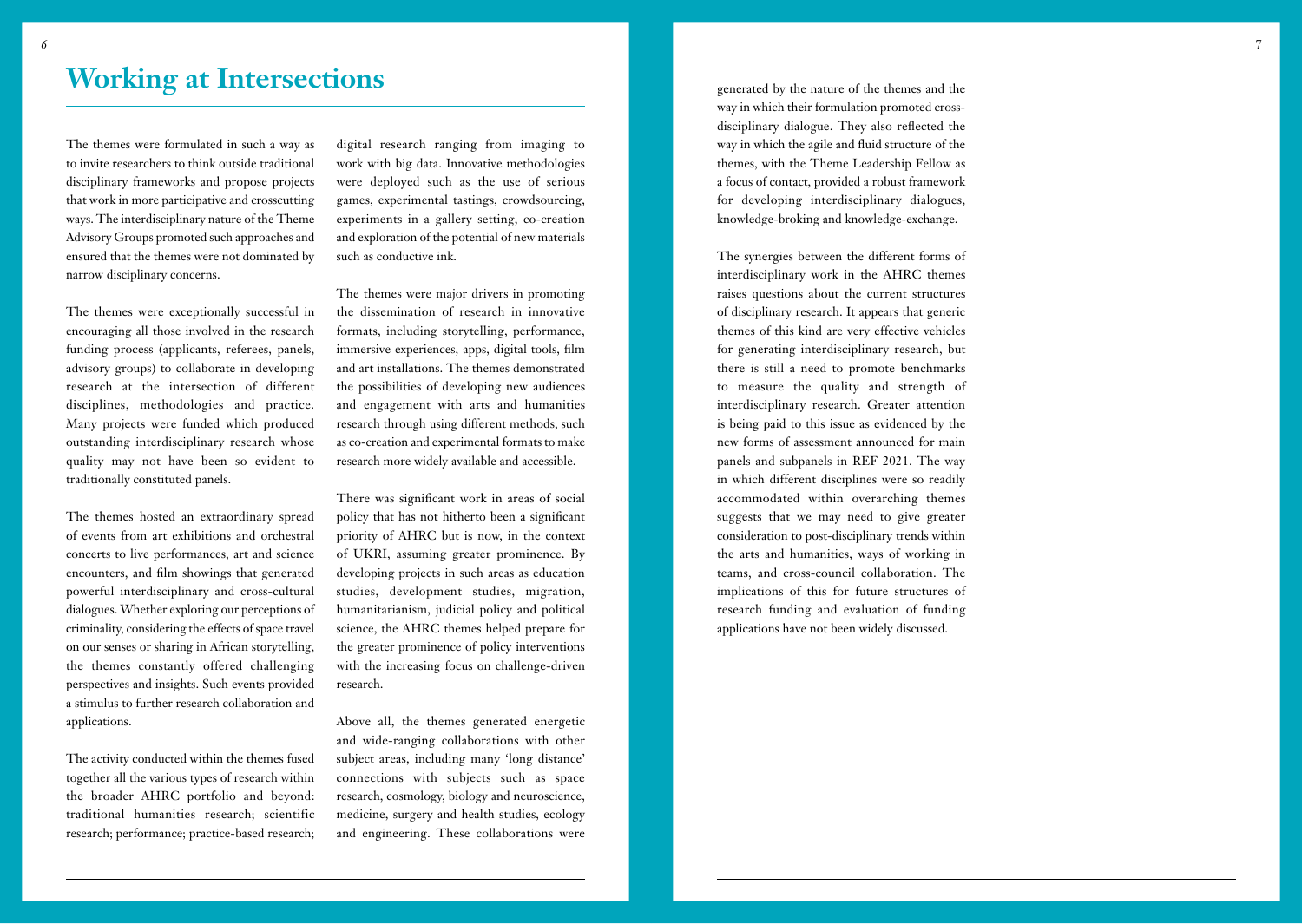## <span id="page-4-0"></span>**Collaboration and Partnership**

A distinctive feature of the strategic themes was their close working with the RCUK Connected Communities programme, with shared projects as well as jointly organised events on themes such as community archives and utopias, leading to the development of collaborative initiatives such as the AHRC Common Cause project. The work of the Connected Communities programme in identifying best practice in thinking about the role of communities and universities in the co-creation of research profoundly affected the conception and scope of research within themes as they developed. Together the AHRC themes and the Connected Communities programme played a leading role in promoting the participative turn in arts and humanities research, and the lessons of this shared experience were embodied in the report by Keri Facer and Bryony Enright, *Creating Living Knowledge* (2016).

The themes, and particularly Professor Barry Smith, played a leading part in the development of the successful series of Being Human festivals that have contributed significantly to presenting the arts and humanities in new ways to fresh audiences and have widened general awareness, interest in, and appreciation of the relevance of arts and humanities research in recent years. Professor Rodney Harrison (Care for the Future) was invited to programme two panels at FutureFest (2018), Europe's largest Festival of the Future. AHRC funded projects have also contributed to major science festivals, including the Cheltenham Science Festival and the Edinburgh International Science Festival.

The structure of the themes facilitated the development of a core community of researchers

through participation in theme events. This encouraged contact between projects for followon projects and shared presentations. There was also fruitful contact between researchers across themes that enhanced the interdisciplinary dimensions of the theme. This has already led to researchers from the themes developing new joint projects that in turn enhance the continuities of the thematic activity.

The themes were notable for the way in which they were not restricted to university researchers but engaged an enormous range of partners from many different sectors. These included commercial companies, start-ups, philanthropic foundations, not-for-profit organisations, NGOs, cultural heritage organisations, and a wide variety of community organisations. This not only enriched the nature of the research but also enhanced its reach and impact, with the potential to transform the relationship between different sectors and their publics.

In developing these external links, Theme Leadership Fellows played a key role in identifying potential partners and setting up long-term contacts and conversations with researchers. The fostering of such dialogues can require substantial effort. The theme structure is effective in supporting this, which is otherwise difficult to sustain from within a research council such as the AHRC.

The continuity provided by the theme structure facilitated the emergence of core partnerships. In some cases, these partnerships were with independent research organisations such as the British Library, British Museum, the Heritage Alliance, Tate Galleries and Victoria and Albert

Museum. They were helpful in promoting cross-sectoral activity. In other cases, the themes facilitated collaboration and partnerships with completely new sectors such as Mozilla Foundation and the Institute for Government.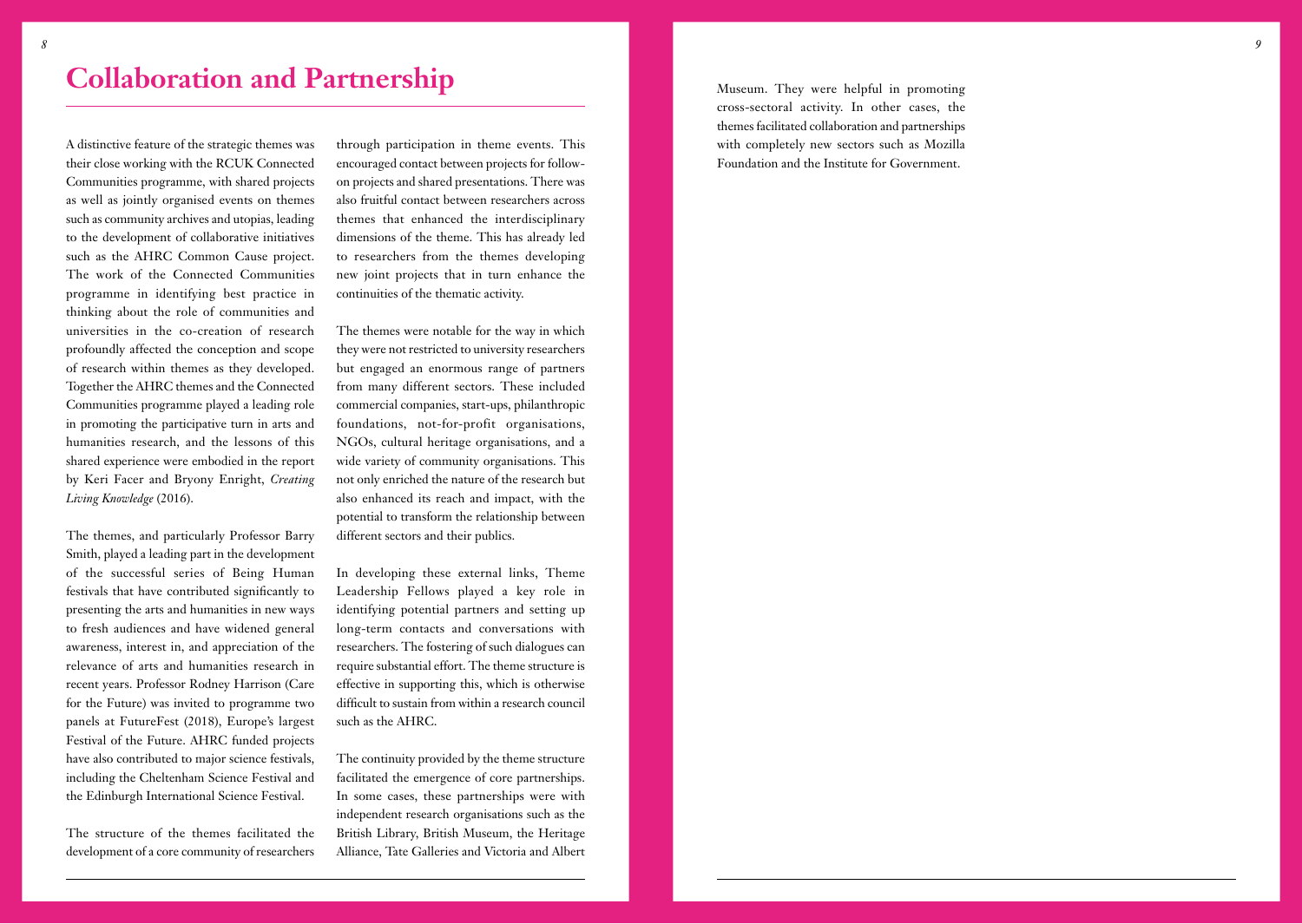<span id="page-5-0"></span>The structures of the themes have provided a means to identify, within awards and across the wider range of projects, underlying issues relating to diversity, equality and inclusion. The Theme Leadership Fellows have benefitted from a detailed overview of the portfolio of awards for which they have had responsibility. This has allowed them to understand the dynamics of inclusion and exclusion, in terms of project teams, partnerships and the subject matter of research, as well as placement records for early career researchers. This strategic knowledge is often not available for research funded through responsive mode.

A highlight notice for research networks was launched in 2016 in the context of the UN International Decade for People of African Descent. The aim was to encourage the submission of boundary-crossing arts and humanities-led research proposals that address research issues of relevance to, or raised by, the UN Decade and with the potential to contribute broadly to its aims. In the absence of any commitment of HM Government to signing up to the Decade, this AHRC call has been one of the few formal attempts in the UK to acknowledge the importance of the initiative for the promotion of the full and equal participation of people of African descent in all aspects of society, nationally, regionally and internationally. Eleven awards were made, addressing research priorities of specific relevance to people of African descent or to the International Decade itself. Applicants were invited to explore connections with existing AHRC themes or priority areas (e.g., Translating Cultures, Care for the Future). The Translating Cultures theme convened workshops bringing together award holders in 2019, permitting capacity building across this portfolio. The visibility of the AHRC's contribution to the UN Decade was enhanced by a public event highlighting the work of the networks.

Central to the UN Decade call was a commitment to engagement with, or the participation of, researchers and communities of African descent. Collaboration with relevant community, cultural, heritage and creative organisations was a key element of a cross-theme initiative, Common Cause Research: Building Research Collaborations between Universities and Black and Minority Ethnic Communities. The project emerged from a collaboration between Translating Cultures and Connected Communities and was committed to exploring how the quality of the knowledge base of the arts and humanities – its claim to inform and reflect the historic and contemporary world – is dependent upon its capacity to reflect the breadth and diversity of human experience. Researchers associated with Common Cause worked with a range of AHRC-funded projects, many of which were drawn from within the theme portfolios, in order to map, strengthen and extend university-Black and Minority Ethnic community research and collaborations across the arts and humanities, including the areas of heritage, community and culture. Project partners Arts Council England and the Runnymede Trust permitted engagement with new communities and networks in this debate – building new bridges between universities and Black and Minority Ethnic community partners.

Individual themes have identified major intellectual issues that will help promote a greater

knowledge of and respect for the diverse heritage and culture of the UK whilst contributing to the creation of a more equal society. Projects have engaged with questions of antislavery, 'difficult' or contested heritage and dark tourism; they have foregrounded issues of multilingualism, translation and translanguaging; they have underlined the importance into digital inclusion and exclusion, and ensured their visibility on research agendas.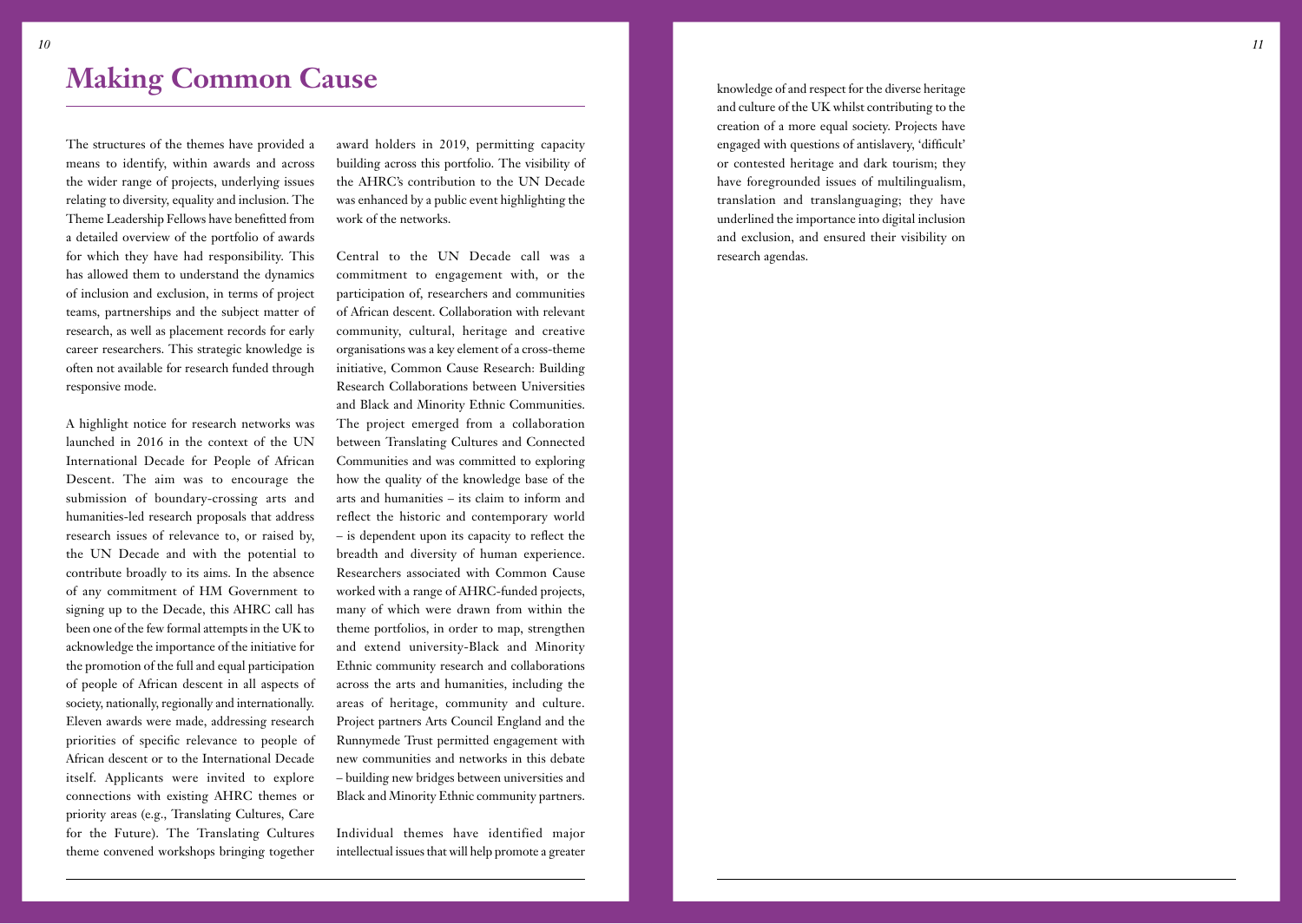#### <span id="page-6-0"></span>**International Profile**

Projects across the themes have contributed significantly to the internationalisation of AHRC-funded research. This has had an impact on a range of aspects including partnerships, methods, content, audiences and dissemination. This is particularly true of the portfolio of large theme grants, all of which included a significant international dimension. Translating Cultures has underlined in particular the need for UK research in international contexts to be language sensitive, paying attention to the multilingual contexts in which it is conducted as well as the multiple forms into which and media through which findings are translated, interpreted and understood. The focus permitted by themes has also served to the raise the institutional profile of the AHRC internationally as a unique funder of arts and humanities research.

The scope, scale, visibility and coherence of the themes has enhanced the international profile of research by supporting and showcasing work in a variety of major venues and in collaborations with a range of significant partners. These include the Library of Congress, the Harry Ransom Centre, the Folger Shakespeare Library, the Getty Foundation, the National Endowment for the Humanities, the Volkswagen Foundation, the International Committee of the Red Cross, the Nunalleq Culture and Archaeological Centre, Alaska and the Danish Research Foundation.

Care for the Future demonstrates the potential for research themes in the arts and humanities to broker major new bilateral agreements leading to funded programmes. The theme worked with the LABEX (Laboratoire d'Excellence), Pasts in the Present: History, Heritage, Memory, a cluster of excellence supported by the CNRS and

based at Paris Nanterre University, to develop a call focused on areas including understanding the relationship between history, heritage and memory, and representations and uses of the past in the present. This activity fostered collaborative transnational research concentrated in eight projects involving UK and French scholars as well as non-academic partners.

The themes have coordinated a series of joint transnational workshops that have encouraged the development of new collaborative links in focused strategic areas. These have included a bioscience workshop with National Endowment for the Humanities and the National Library of Medicine, big data workshops at IEEE, and a joint AHRC-Wellcome workshop on the Mental Health of Refugees.

The existence of the themes permitted an agile and rapid engagement with the Global Challenges Research Fund (GCRF) agenda when the UK Government announced this initiative in late 2015 in order to support cuttingedge research that addresses the challenges faced by developing countries. The themes mobilised existing projects and contacts, which led to crosstheme activity including a joint call led by Care for the Future and Translating Cultures for innovation awards in the area of international development. The possibility of follow-on funding for the theme large grants encouraged the diversification of existing work in new situations and contexts and the amplification of knowledge transfer.

GCRF activity was instrumental in enabling thematic work to be scaled up and transformed at an important stage in their development.

However, the themes also played a key role in defining the work and orientation of the fund as it evolved, an aspect apparent in the contribution of Translating Cultures to discussions of language and equal partnerships as well as consideration of the role of indigenous languages and methods. The different and diverse crosscultural global perspectives resulted in a rethinking of western concepts of heritage and a challenge to western perspectives, highlighting that heritage is plural, diverse and polysemic. Science in Culture projects have, for instance, contributed to developing better knowledge of animal husbandry in order to address food safety concerns in Ethiopia.

Finally, the themes provided intellectual and strategic support rooted in their portfolios of projects as well as the wider overview they permit for the development of other international initiatives relating to the Transatlantic-Platform (in particular its Digging into Data programme), the Newton Fund, the JPI on Cultural Heritage and Global Change and the joint AHRC and Deutsche Forschungsgemeinschaft (DFG) initiatives.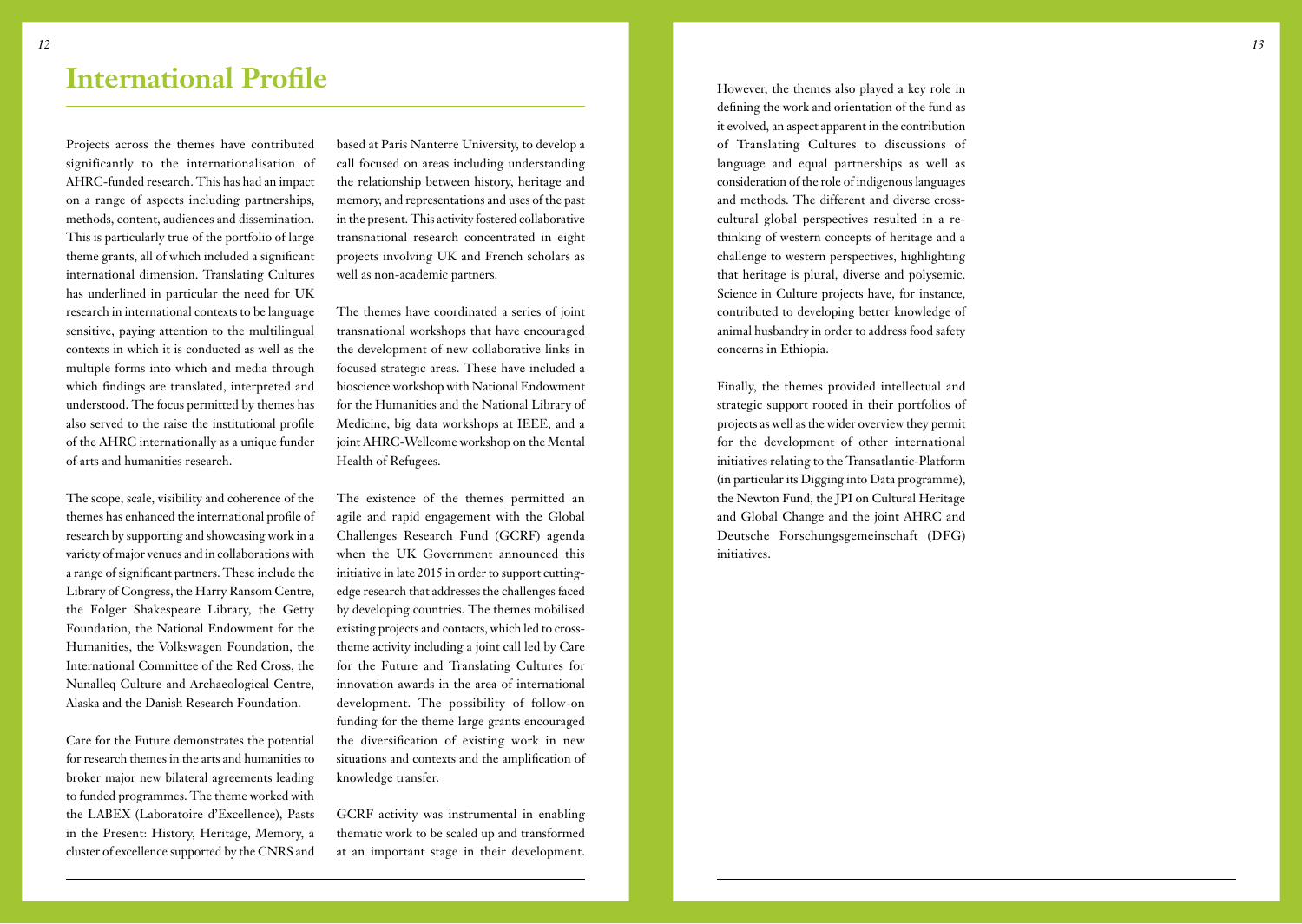## <span id="page-7-0"></span>**Aggregation and Agility**

Through digital and conventional publications of many different types, the themes have made the connections between the hundreds of funded projects more evident. The result has been a critical mass of new thinking and innovation that has effectively underlined the impact and effectiveness of AHRC investment in such urgent areas of public concern as migration, multilingualism, privacy, bioscience and the health of the internet.

Themes have demonstrated their ability to create much larger scale impact by showcasing research by different projects in curated events such as the Cheltenham Festivals, V&A Digital Design weekend, Tate Exchange, the Being Human and SOLAS festivals, together with relevant publications and web activity.

Because themes promote cross-connections and dialogue between projects in a way that is not possible in responsive mode, thematic structures generate further research ideas and foster new research collaborations, thereby acting as an effective seedbed for new research, networking, capacity building, dissemination and implementation.

Theme Leadership Fellows have provided extensive advice and support in the development of research applications. This both improves the quality of applications and enables research groups to refine their research ideas progressively over the period of the theme, leading to research that is more successful and of higher quality. In this way, the Theme Leadership Fellows have played an important research promotion and facilitation role for the arts and humanities in the UK.

Above all, the thematic structure has promoted greater agility and sharing of ideas among researchers, enabling them to develop responses quickly to new strategic funding priorities in areas such as the GCRF and Creative Economy.

#### **Convening Power and Policy Interface**

A key strength of the themes was their convening power, permitting a nimble reaction to emerging opportunities and the rapid identification of relevant researchers and research teams from a range of disciplines capable of drawing on their work in these contexts. Whilst retaining their own independence and autonomy, projects associated with the themes were all designed and delivered in the context of wider societal challenges and identified themselves with a cohort of related awards, and this meant that those involved in them were highly responsive to additional proposals for collaboration and engagement.

The Theme Leadership Fellows were able to draw on the portfolios of projects of which they had oversight in order to address new policy issues and opportunities. A key role of the fellows was to ensure the cultivation of relationships between projects and to identify a wide range of contacts in each thematic area. The communities of scholars and practitioners built around the themes across their lifetime created active networks which could be mobilised rapidly when required to provide evidence, attend policy workshops or offer an arts and humanities perspective on crosscouncil challenges. Detailed knowledge of the content of projects form across broad thematic portfolios allowed diverse responses tailored to the needs of the research councils as well as of external partners. The knowledge-broking role of the Theme Leadership Fellows has enabled researchers in different disciplines and sectors to form collaborative links with one another that strengthen the arts and the humanities' ties with science, industry and practice-based research.

The diversity of theme portfolios has permitted the identification of clusters of key projects focused on specific areas of concern. A range of research on big data conducted as part of the Digital Transformations theme was showcased by the Parliamentary IT Group at the Houses of Parliament.

One of the advantages of the close collaboration between Theme Leadership Fellows was the possibility this afforded to convene groups of experts operating at the intersection of thematic areas. A striking example of this was the collaboration of researchers relating to Care for the Future and Translating Cultures with the Institute of Government in the production of a report on the role of history and intercultural knowledge in public policy.

Researchers representing all four themes spoke at the GCRF event on Mobilising Global Voices held at the British Library in 2017. Sessions at this AHRC international development summit reflected work conducted under the themes, with Theme Leadership Fellows convening panels on 'Mobilising NGOs and Partner Voices' (Translating Cultures) and 'Mobilising Virtual Voices' (Digital Transformations). Care for the Future collaborated with the International Committee of the Red Cross (ICRC) on two joint conferences resulting in two policy documents shared with government and NGOs.

Work from across all four themes was deployed in response to the cross-council call for work on Antimicrobial Resistance, ensuring that there was an arts and humanities dimension to this initiative.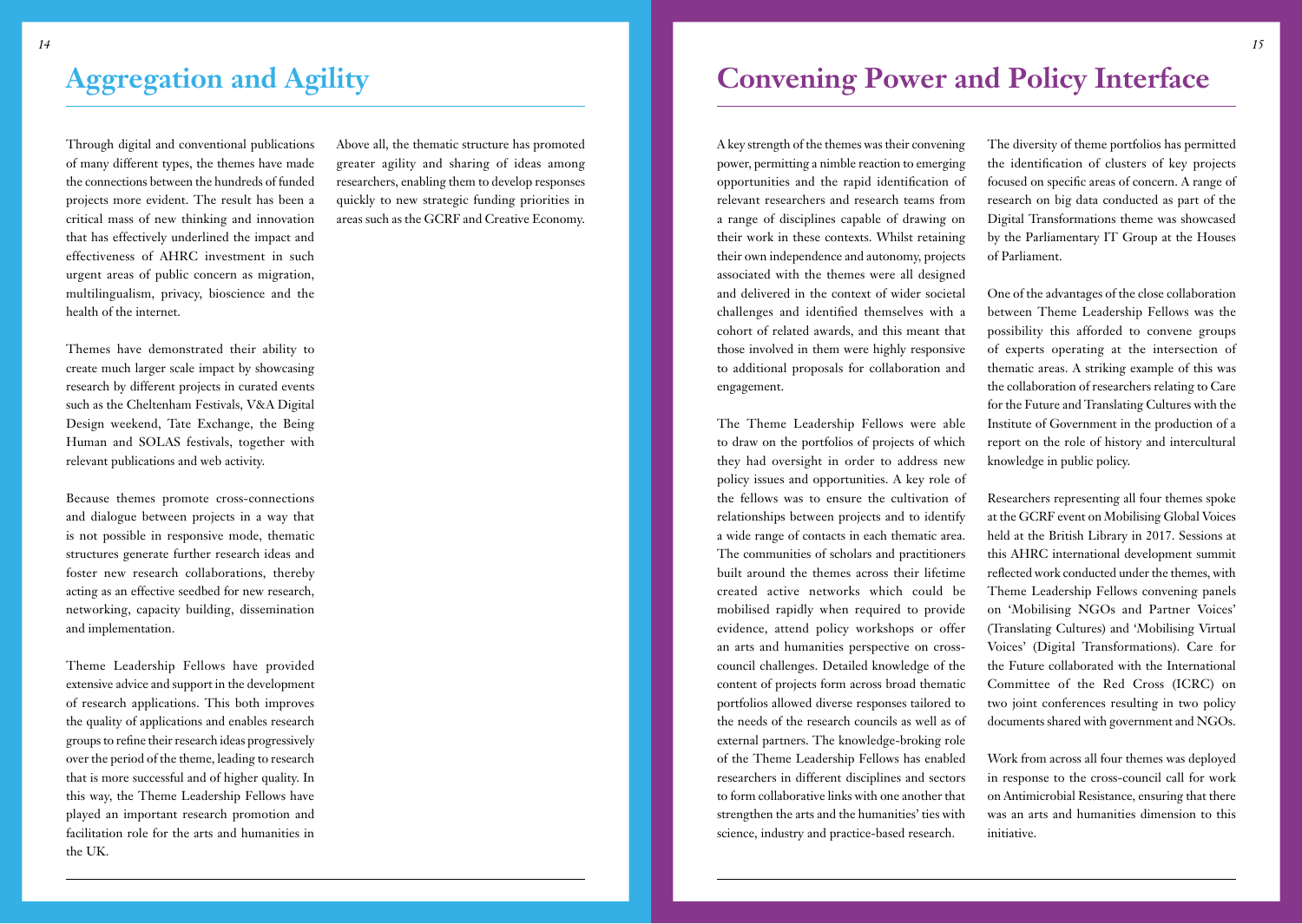#### <span id="page-8-0"></span>**Intellectual Agendas**

The convergence of diverse portfolios of projects and related activities around shared areas of thematic focus proved a highly effective means of identifying and nurturing new intellectual agendas and ways of working. Through processes of dialogue, collaboration and self-reflection, the themes have permitted the discernment of broadly-based intellectual agendas and methodologies for a range of disciplinary areas relevant to the themes. In demonstrating and articulating these emerging areas and new research methods, the Theme Leadership Fellows have been in a strong position to deploy evidence from the portfolios they oversee to propose priorities for research, identifying gaps in current activity and suggesting urgent areas for future investment.

A central advantage of the themes has been the possibility of disseminating and testing these agendas in a range of different fora, encouraging wider discussion of them via an active programme of lectures and presentations by the Theme Leadership Fellows. Engagement with institutions, subject associations and learned societies has foregrounded the importance of AHRC-funded research, across a wide range of disciplines and with a variety of external partners, not only in informing but also in setting new intellectual agendas. The themes have been a particularly effective means of achieving such visibility and impact at both national and international levels, as is demonstrated by the work of Science in Culture with the Volkswagen Foundation and the Getty Foundation, Translating Cultures with the Salzburg Global Seminar, and Care for the Future with the Global Humanitarianism Research Academy (GHRA) in collaboration with the International Committee of the Red Cross.

These intellectual agendas have been shaped through numerous theme-based events that have brought together award holders, research partners, stakeholders and wider audiences to synthesise findings across a range of projects while soliciting feedback on future directions. The flexibility of the themes and the range of projects associated with them have permitted the staging of large events representing a broad variety of research. These include the major Digital Transformations Moot, as well as more focused workshops, such as the Science in Culture event on the Mental Health of Refugees and the Translating Cultures symposium coorganised with the Wellcome Trust.

It is clear that the new intellectual agendas set by the themes have already influenced a number of wider initiatives. Translating Cultures played a key role, for instance, in the establishment of the AHRC's Open World Research Initiative, a £16-million investment in four major projects devoted to the renewal of modern languages as a discipline. Care for the Future has challenged the idea of heritage as being too strictly defined. It explored the processes and practices by which heritage is 'assembled' within a broad range of fields in which the alternative practices and processes of future-making involved in each might inform more conventional aspects of cultural heritage designation, care and management.

#### **Support and Advocacy for ECR Communities**

Central to all four themes has been the development of early career researchers. There have been diverse opportunities created for postdoctoral researchers both at theme level and within individual awards. A number of institutions have also contributed doctoral studentships to projects, meaning that ECR communities associated with the themes have also included PhD students.

The themes have demonstrated that ECRs involved in high profile and well-funded projects enjoy enhancement of their subsequent career profile and are greatly assisted in their development. Participation on wider thematic activity also provides ECRs with a unique overview of the research landscape. The success of such an approach is reflected in the number of ECRs contributing to the themes who have moved into permanent positions in academia and other fields related to their research.

Involvement in the themes and in thematic research projects has made ECRs more aware of the wider research context in which they are operating. Notably, it has provided them with an opportunity to play an important role in strategic conversations, the identification of priorities and the enhancement of current research practice.

The core community of researchers created around the twelve large theme grants has had the potential to assist with career progression for ECRs. This has been particularly striking in the case of Translating Cultures, where the ECRs involved have created strong connections across the three large grants, leading to involvement

in each other's events and to collaborative publication, as well as with Care for the Future's Global Humanitarianism Research Academy international workshops for ECRs and other post-doctoral researchers. Such links reduce isolation, encourage autonomy and innovation, and allow ECRs to feel part of a wider community of scholars.

The themes have allowed the development of specific calls and highlight notices for ECRs seeking to establish a track record for funded research, most notably via the sandpits and dedicated funding calls related to Science and Culture and Care for Future.

All themes have given high priority to advocacy and support for ECRs. Postdoctoral researchers associated with the themes have made a significant input to ECR-specific events organised by the AHRC. Within the context of the themes, ECRs have been encouraged to make grant applications and supported in this process. Postdoctoral researchers on the large theme grants have, for example, been able to lead successful bids for follow-on funding, gaining experience as PIs at an early stage in their career. Many are moving into leadership roles, as in the case of one ECR on the interdisciplinary Science in Culture large grant, Re-thinking the Senses, who now holds a chair in Philosophy and Neuroscience at LMU in Munich.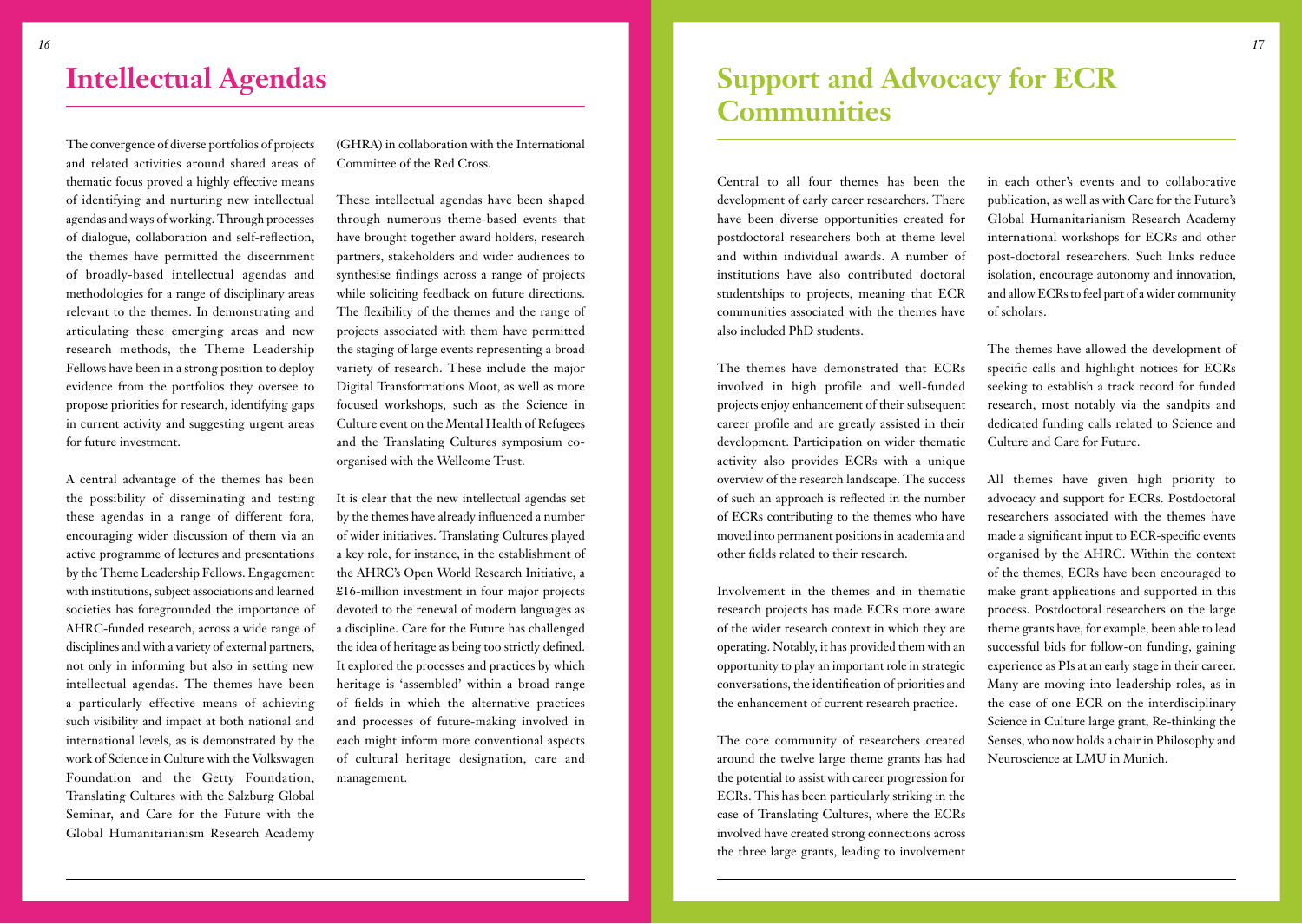## <span id="page-9-0"></span>**Leverage of Funding Opportunities**

By creating a community of researchers working in a common area and assisted by the facilitation of Theme Leadership Fellows, the themes enabled the arts and humanities community to respond more effectively to new funding opportunities as they became available. This is illustrated by the success of the Digital Transformations theme and Connected Communities programme in supporting AHRC to secure capital funding for research into big data, the first funding of this type secured by the arts and humanities.

It has been noticed for a long time that arts and humanities researchers are not always able to respond to funding opportunities as quickly as STEM researchers. Thematic work, through its nurturing of a core community of researchers, enables those in the arts and humanities to be primed with research ideas and possibilities so that they can make successful proposals in short time frames. Through cross-disciplinary and cross-theme initiatives, notably in the Science in Culture and Digital Transformation themes, it has been possible for arts and humanities researchers to help shape research proposals from the fields of science and technology.

Theme Leadership Fellows and Theme Advisory Groups are closely involved in discussions about current research funding priorities. The theme structure allows information about these priorities to be rapidly shared among the research community and enables research proposals to be developed in advance. Theme Leadership Fellows also provide a point of contact for advice and preliminary discussion in the development of proposals.

The themes played an important role in the early development of activities relating to AHRC involvement in such major challenge-oriented research funding initiatives as the GCRF. As has already been noted, Theme Leadership Fellows played a prominent role in helping to curate the AHRC International Development Summit, Mobilising Global Voices, in 2017. The themes provided a major intellectual and networking resource as the AHRC sought to develop the scale and focus of its funding priorities.

The move to more challenge-led funding has been a major development in the research funding landscape since 2010. Challengeled funding schemes like GCRF, Tackling Antimicrobial Resistance and the Creative Economy programme are now prominent. The theme work, by encouraging researchers to shape their research to address thematic priorities and challenges, has played an important part in preparing arts and humanities researchers to successfully engage with more challenge-led funding.

The experience of developing research proposals for themes has also assisted arts and humanities researchers in more successfully securing funding in cross-disciplinary programmes such as the RCUK Digital Economy, the conflict strand of the ESRC's Partnership for Conflict Crime and Security Research theme, or the recent UKRI call for doctoral centres in AI.

The themes have also supported new international collaborations and funding opportunities such as the Trans-Atlantic Platform and the EqUIP EU-India Platform.

The thematic framework for research provided a space for innovative work in areas that might not naturally seem to work together. Examples during the themes ranged from research on the experience of tasting food in space through to the use of conductive ink in medieval studies.

Traditional responsive-mode panels in appraising research proposals often opt for the safe and sound proposals and are frequently riskaverse. Panels in a thematic context are more open to innovative and speculative proposals, because they see themselves as taking forward work around a theme rather than representing disciplinary interests.

The AHRC themes consequently provided space and support for more adventurous curiositydriven research proposals and sponsored a large number of projects with a strongly innovative and exploratory flavour: nuclear waste disposal, built heritage conservation, endangered language preservation, seed banks and museum collecting, sensory testing in major galleries or the creation of working labs in a humanities setting.

Because the themes emphasised particular issues such as the role of big data in the arts and humanities, the future of the archive or alternative futures for heritage, they directly encouraged creative and original thinking by researchers around particular subjects. This allowed late and even middle career researchers to go in new directions in their research and has had a catalytic effect in taking their research along innovative avenues, including learning how to design and run experiments in the case of several Science in Culture projects.

The themes have strongly promoted the use of public engagement as a research tool, developing new and innovative ways to engage an interested public in the consumption, shaping and development of research. Working with the museum and gallery sector it has been possible to craft experiments that are also experiences for visitors who contribute to research in the museum. Visitors not only participate and learn but can develop their own expertise, transforming their involvement from crowdsourcing to citizen science.

These benefits were summed up by one researcher as follows: 'The scheme pushed us to be experimental and to take risks that made the work vital and exciting for all partners and helped us build relationships that are still developing and bearing new fruit. It allowed us to develop cross-disciplinary methods and to plug into unfamiliar networks that are helping us deliver the social consequences of our collective research. Life- affirming!'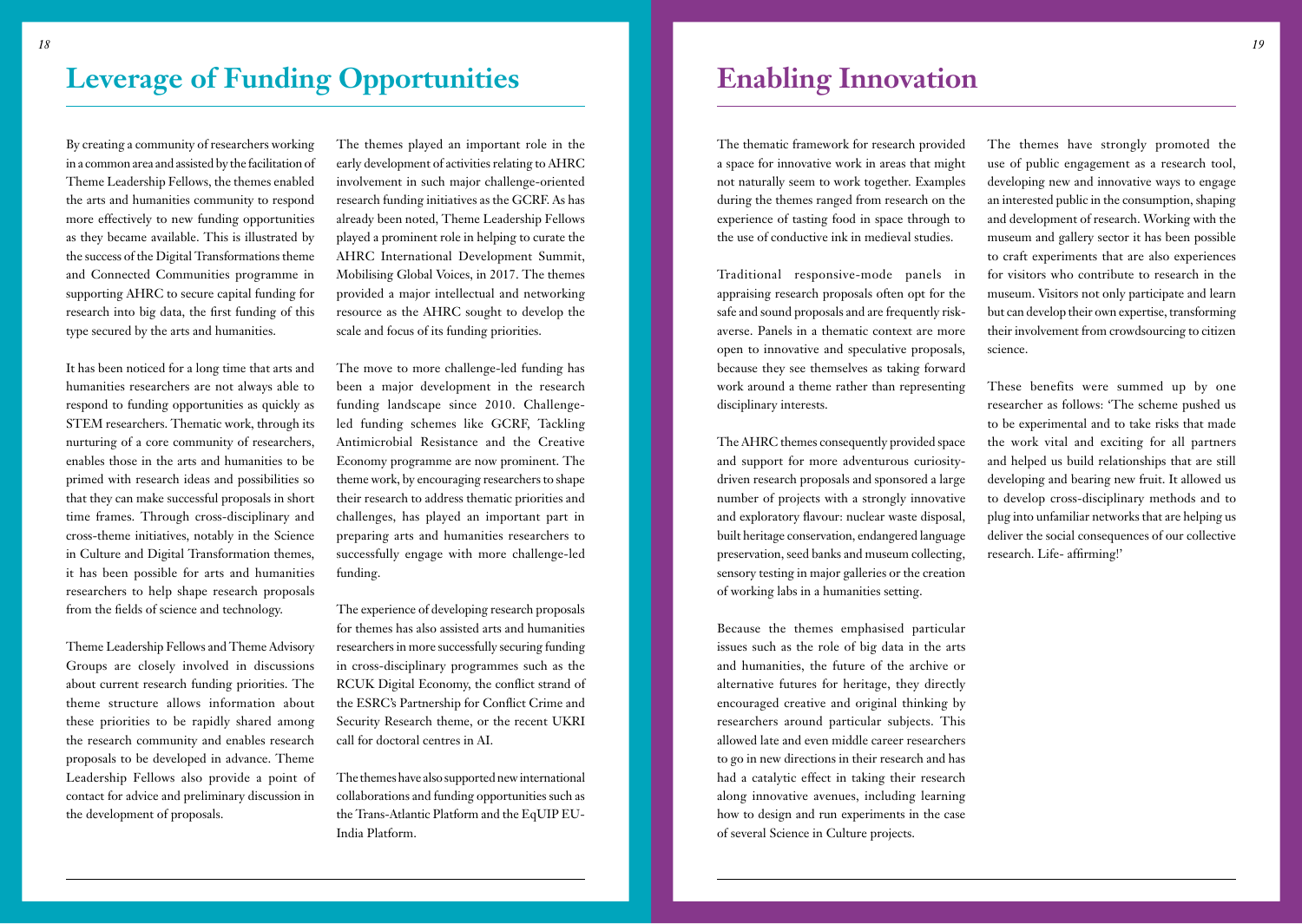#### <span id="page-10-0"></span>**Legacies**

The themes produced legacies in many different forms: theoretical, conceptual, practical, tangible and intangible, online and off line, ephemeral and permanent; and in one case, the creation of working labs in a humanities setting. The research outputs of the large number of projects funded within the themes represent a huge legacy. The way in which the themes allowed projects to be funded on a larger scale than hitherto possible facilitated the creation of cohorts of researchers who have used their funding under the AHRC themes as a springboard to secure further largescale funding to pursue their research vision.

The cross-connections between projects in the themes created new networks between researchers and helped generate new communities of research that have continued to work together. These communities of research are not restricted to the academy but also include many community and other groups who played an active role in the themes.

The themes have generated a powerful social legacy from the way in which they contributed to public-facing events such as the Cheltenham Festivals, Tate Exchange and the V&A Digital Design Weekend. Many of these activities continue to develop, enshrining the legacy of the theme.

The interdisciplinary dialogue generated by the themes has created a powerful critical legacy, with many of the insights created by thematic research in such areas as translation, the senses, heritage and big data continuing to exercise a strong intellectual influence.

Many of the projects funded under the themes created important digital resources and these represent a substantial digital legacy.

Innovative projects that included themes usually considered 'marginal' have challenged the 'authorised discourse on heritage' thus opening up new avenues for future research and research funding and have enhanced the transformational potential of research and its broader influence and importance.

The inclusion of researchers from the arts and humanities in projects led by the natural and life sciences has created an expectation among scientists that their projects will benefit from the wider perspective offered by the inclusion of these researchers in future research bids.

The themes helped acclimatise arts and humanities researchers to work in a funding environment in which research funding is increasingly hypothecated. The ability of arts and humanities researchers to support a wider range of hypothecated funding opportunities under UKRI in the context of the current AHRC delivery plan is itself a legacy of the lessons learnt from the thematic research programme between 2010 and 2019.

## **Recommendations**

- 1. In order to build on the success of the strategic themes in supporting interdisciplinary research in emerging areas, the AHRC should continue to undertake further and ongoing broadly-based consultations beyond its established advisory structures to identify emerging common research themes and opportunities at disciplinary intersections.
- 2. The AHRC should explore the feasibility of creating and leading further thematic research portfolios, perhaps across UKRI, which
- a. foster community collaboration and cocreation;
- b. incubate and generate 'long-distance' interdisciplinarity with scientific, technical and other disciplines;
- c. support horizon scanning for emerging research themes;
- d. enhance equality, diversity and inclusion in the UK arts and humanities research community
- e. inculcate different methods of research.
- 3. The AHRC should explore further funding schemes to build on the success of the themes, and in particular consider:
- a. a Network Plus scheme to support interdisciplinary dialogue at the intersections of research undertaken by the themes;
- b. a further highlight notice in the Follow-On funding scheme to enhance the continuing impact of research undertaken within the themes.
- 4. Noting the success of the Theme Leadership Fellowships in providing a focus for theme-

based research and in supporting the development of the themes, the AHRC should explore options for investing in senior research leadership, developing structures by which research leaders can draw together and raise the profile of thematically focused research undertaken across the AHRC portfolio. The AHRC should also propose a mechanism to draw upon the collective experience, contacts, wider networks and partners of the Theme Leadership Fellows.

- 5. The AHRC should develop national frameworks and activities to ensure that early career researchers working on AHRC-funded projects have a strong sense of community and contact with other researchers beyond those involved in their immediate projects, including specific ECR events, specific calls and highlights aimed at ECRs and advocacy for ECRs. Efforts should be made to promote the depth of experience of theme-funded ECRs to institutions in the UK and beyond who are seeking to establish innovative cross-disciplinary posts or looking for young research leaders.
- 6. The AHRC and UKRI should recognise the ways in which the themes have proved transformational for established scholars in terms of cross-disciplinary engagement and the establishment of new approaches to research, innovative and experimental methodologies, and should seek ways to identify how thematic research might continue to provide such a stimulus.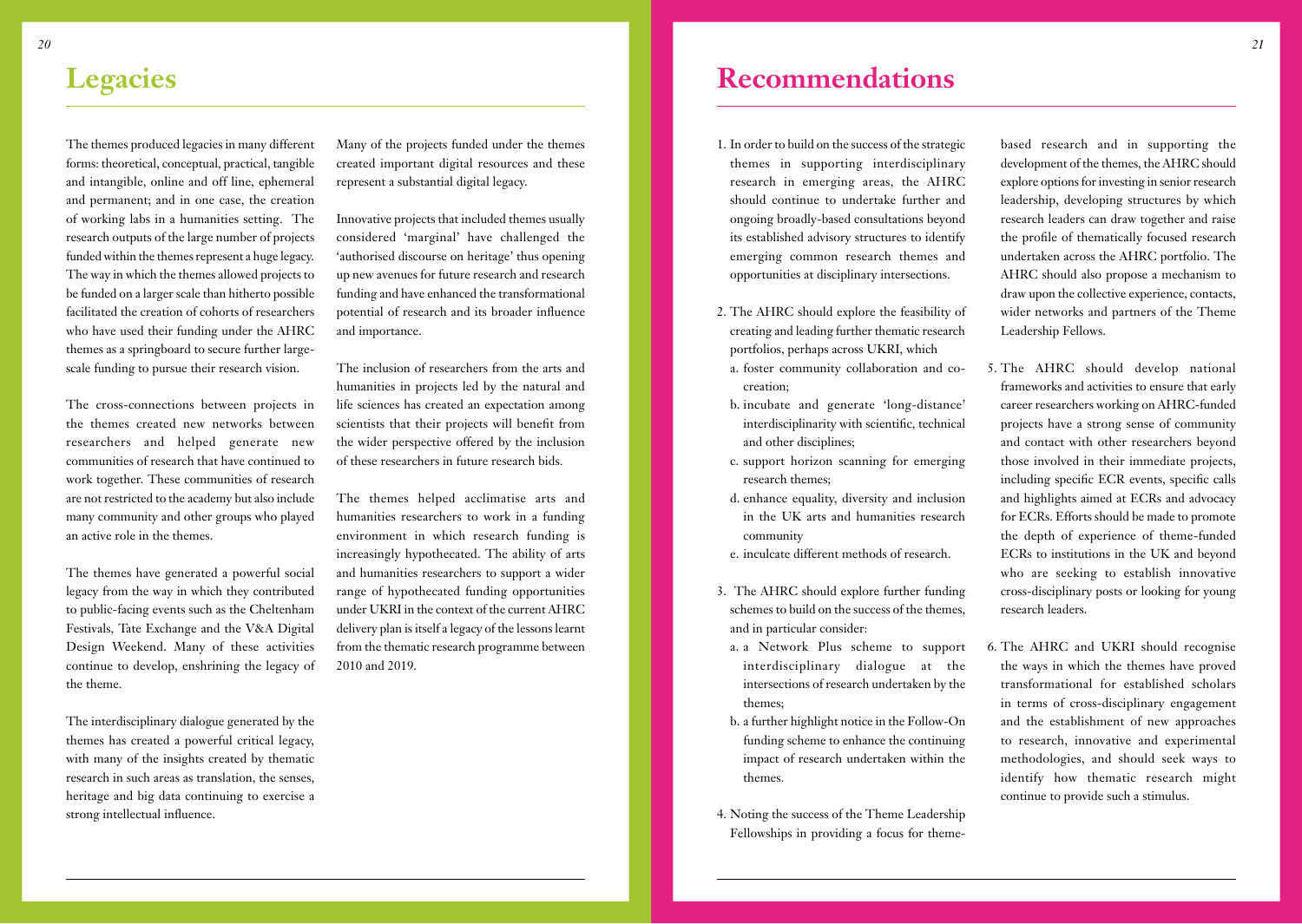- 7. The AHRC and UKRI should explore ways in which thematic strengths and the structures underpinning them can be used to engage a wider range of external partners and bodies in arts and humanities research.
- 8. The AHRC should continue to identify areas of existing and emerging thematic strength that will serve as effective vehicles for bilateral and multilateral discussions relating to transnational research initiatives.
- 9. Noting the success of the themes in presenting AHRC research to a wide audience in a variety of different venues, the AHRC should continue to work with UKRI more widely to develop means of showcasing a variety of its research clustered around core themes and demonstrating its impact.